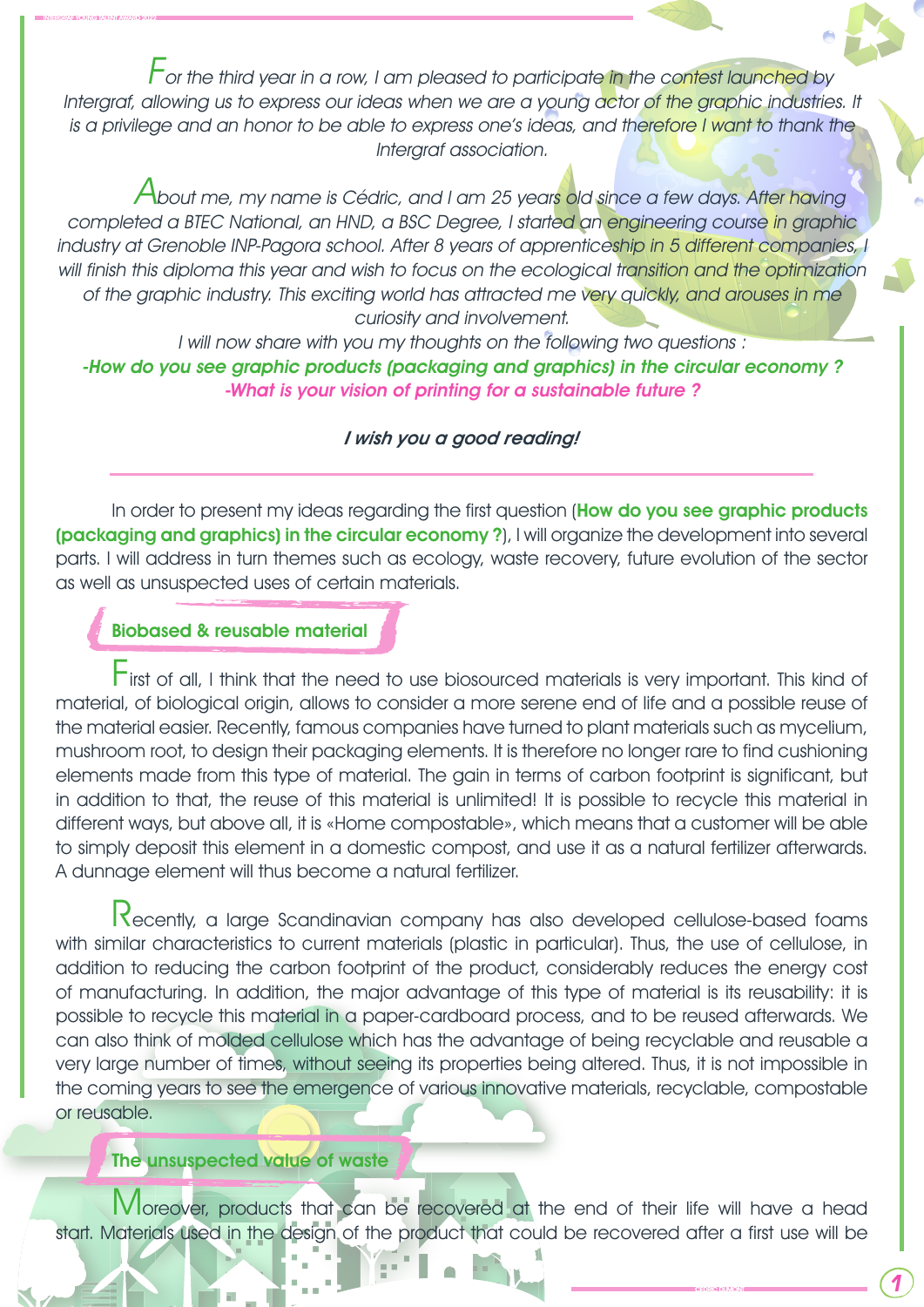highly valued since they will stand out from materials that are unusable for a second use. For example, the use of paper in the packaging allows to consider a valorization in several ways. The first, the most classical, concerns basic recycling, via a specialized company. Thus, the paper can be treated and then reused in different ways (molded cellulose for example). The second way of recovering the waste concerns the energy gain. Incineration of the combustible material under controlled conditions will allow heat and therefore energy recovery. Finally, a third way to valorize waste is the extraction of certain components for a second use. One of the most striking examples concerns pomace. A material derived from plants such as grapes, it is reused for various applications. Recently, a major brand has succeeded in using grape pomace to replace leather in its shoes, thus considerably reducing the product's carbon footprint. Finally, specialized companies can buy materials considered as «waste» in order to treat them, transform them and use them in another way. Thus, many ways of recovery are possible, and allow the manufacturing materials of a packaging to be included in a circular economy.

## We recover everything!

INTERGRAF YOUNG TALENT AWARD 2022

 $\lambda$ ne of the aspects in strong development for a few years in certain sectors concerns the recovery of certain materials. Indeed, it is not uncommon when we go out for a drink with friends to pay a deposit for the cup. This deposit is returned to us when we bring the empty glass back to the bar. The operation would be identical here, but on a larger scale. It would be quite possible to consider a deposit for certain materials, which would be returned to us when we return the material to the sender. Thus, when a delivery company brings us a package, we could open it immediately, keep the contents and return the packaging to the delivery person. Afterwards, the company to which we placed the order would return the deposit to us, either directly to our bank account or in the form of a voucher. Thus, the reuse of the packaging would be possible and the recycling or the second life of the cardboard, a problem solved.

#### Multi-purpose components

Another possibility is to turn the entire packaging into a usable object. A few years ago, a video game supplier proposed to pack its game in a cardboard box, which had been pre-cut to allow the cardboard to be folded, so that it could be used as an augmented reality headset. This way, the entire product is used and therefore no component is considered waste. More recently, a company has developed the same system of pre-cut cardboard to pack a computer. Once received, the user could fold the cardboard to make a computer holder with the necessary components (ventilation grid, blocking), and the ergonomics to hold the computer properly. It was also possible to transform this packaging into a carrying case for the product. Thus, the packaging is diverted from its primary use, to have a second life by being used in another way. The reduction in the amount of waste will be significant, and the cost of processing and the carbon footprint of the product will also decrease.

## A single material for more convenience

Ine of the solutions that can be quickly considered to include graphic and packaging elements in a circular economy is the non-separation of materials. Indeed, often, the consumer will not take the time to separate the different materials of a packaging before throwing it in a trash can. Thus, the product cannot be easily recycled and reused later. By using identical materials for the packaging, the cushioning and eventually the wrapping, the problem will be solved. Indeed, a monomaterial product will allow the consumer not to worry about the separation of materials, which will be recycled in the same way. Thus, the labor costs for sorting and separating materials will decrease.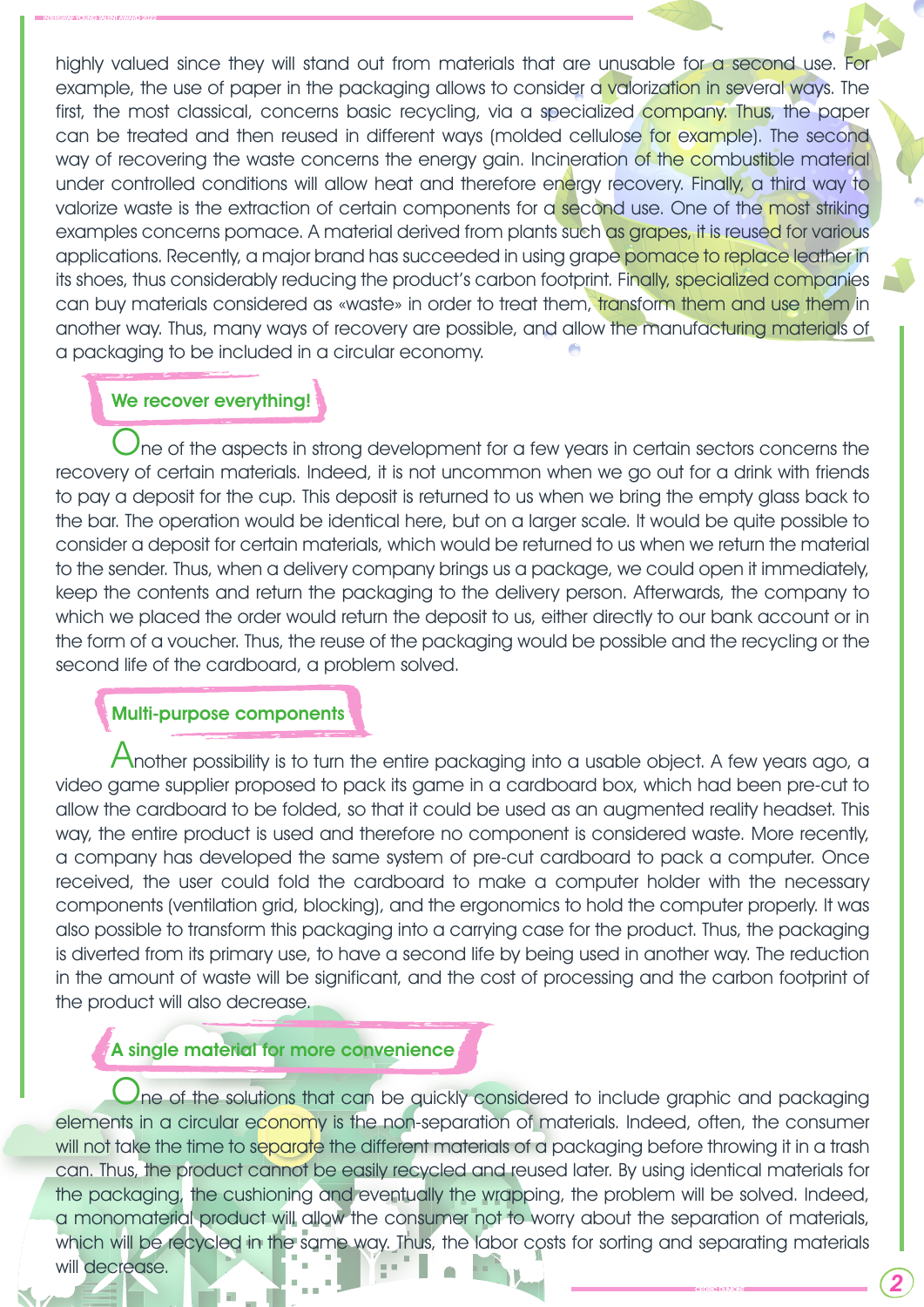In addition, the use of a single material can give the product a second life. Indeed, if we take the example of a product only made of cardboard: the case would only need to be deinked, the cushioning solution would not need any treatment, and consequently the cardboard would be recycled, and then reused for a similar, or totally different application.

#### Clean packaging for responsible consumption

INTERGRAF YOUNG TALENT AWARD 2022

Today, the need to process old packaging and printed material represents a significant portion of carbon emissions. Harmful inks, multi-layers, finishing are all graphic and printing operations that generate additional treatments at the end of the product's life. For several years and in particular the restrictions of the various monitoring bodies (REACH for example), the components have become more and more environmentally friendly. Thus, it is not uncommon to find printing inks composed of more than 60% of vegetable oils, or even packaging products composed of a single material, without chemical additives (cellulose for example). The use of this kind of material allows to avoid additional chemical treatments and to consider a less heavy end of life of the product.

## Act at the source for a sustainable future!

Finally, to close this section, I will talk about reducing waste at the source. The first possible modification concerns the optimization of the use of materials. Indeed, often, during the production of printed matter, or packaging, a lot of material for cushioning, cleaning, waste is used. Although necessary to start a production, all this material is not only a loss for the company, but it also represents a significant amount of material to be processed. By reducing this amount of material, we reduce the cost of processing, and especially the waste of material (substrate, ink, energy). This material could be reused in various applications: realization of proofs, characterization of consumables or even presentation of the company's solutions.

Moreover, most of the industrialists are not able to treat directly the waste they produce. As a result, companies are forced to work with service providers specialized in waste treatment. This means that costs related to the storage and transportation of these materials are added. As a result, the company's carbon footprint increases. By reducing the amount of material to be processed, the company's overall carbon footprint will decrease, and the use of materials will be optimal. A solution that is not immediately obvious but can be extremely effective.

Now, I will address the second question of the contest which is: What is your vision of printing for a sustainable future? To address this second question, I have also chosen to develop my ideas in several parts. Thus, I will address the topics of the evolution of printing with its time. Then, I will address the reduction of the global carbon footprint, the use of environmentally friendly materials as well as the replacement of plastic in printing, the reuse of certain materials, before concluding on the social aspect of our core business.

When innovation and respect for the environment become one!

oday, innovation is a major issue in the graphic arts sector. On the other hand, this aspect cannot make us forget the environmental side of the products, which is the point on which the consumer will linger. In my opinion, it is necessary to envisage a future combining innovation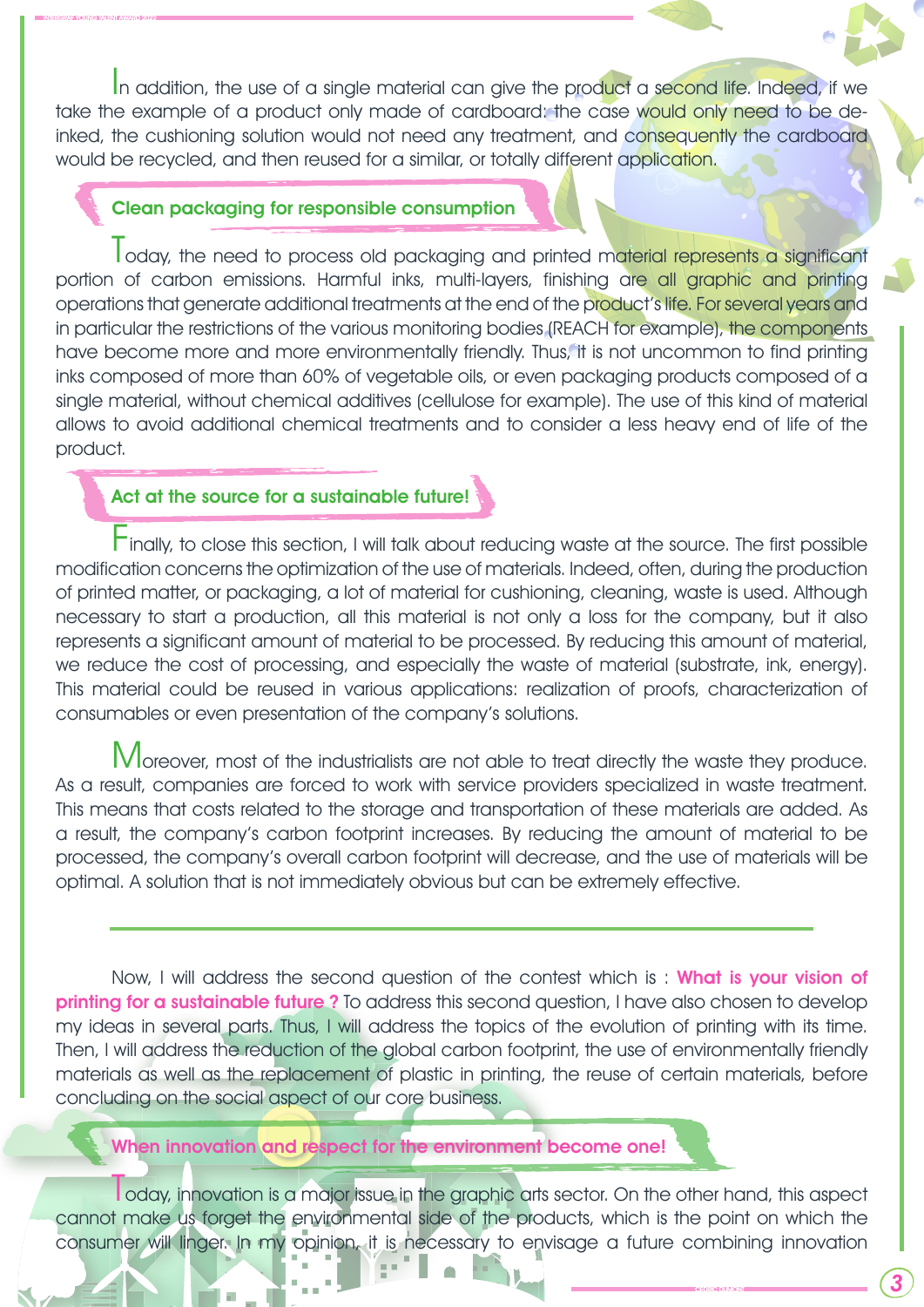INTERGRAF YOUNG TALENT AWARD 2022

and respect for the environment. For that, the use of innovative materials is a relevant solution, but for which it will be important to privilege the environmental aspect. Indeed, many innovative components are not necessarily environmentally friendly (conductive ink based on metallic particles, inks based on Carcinogenic Mutagenic Reprotoxic components...). Replacing these components with eco-responsible materials with similar properties would allow for innovation, while having a low environmental impact. For example, today indium tin oxide is used to dope certain substrates to increase their conductivity. However, this material is in no way environmentally friendly, and worse, non-renewable. Innovative materials would be a plausible alternative to replace nonrenewable materials.

## Personalize the content!

Another possibility for maintaining the appeal of print would be to make prints customizable to best target the consumer. Today's consumers like to have a personalized experience that is specifically targeted to them. It seems obvious that different consumers will have different expectations based on their age, gender, social background or even location. Thus, the printing companies that succeed in targeting the different audiences in a precise way will be able to stand out and advance effectively in the market.

The strong development of machines making small print runs and allowing personalization (HP Indigo for example), are therefore machines with a promising future. The personalization of the printed matter will allow to target in a precise way the various consumers, and consequently to perpetuate the customers of the company.

The world of printing being in constant movement, it must be able to adapt with its time. In a society where things evolve at an incredible speed, the capacity that this sector will have to adapt to the new evolutions, restrictions and recommendations will be determining. The consumer being more and more demanding, he will want his requests to be fulfilled quickly. Thus, by offering flexible services according to the target, the printing company will stand out, while ensuring a quality service.

# The second life of our products

The environment being at the center of all the attentions, it seems essential to me to insist on this point, by developing certain aspects. Reducing a company's carbon footprint will have two major consequences: the first will be internal to its operation and will allow it to consider an activity based on evolution, adaptation and duration over time. The second will be quite different as it will concern the company's image. In addition to having a positive aspect internally, the image of the company will be improved, and will be a guarantee of quality with consumers.

**I** o do this, various means are available to the industrialists of the sector. The simplest concerns the recycling and sorting of waste, while more complex solutions can be oriented towards life cycle analysis of materials, impact transfer studies to then act at the source of the problem. It is also possible to study the possibilities of second life of the products used within the company in order to valorize them afterwards. Simple cardboard packaging could then be reused for secondary or tertiary packaging applications. It is important to understand that each industrial, no matter its size, its activity or any other parameter can act to change things in its own way.